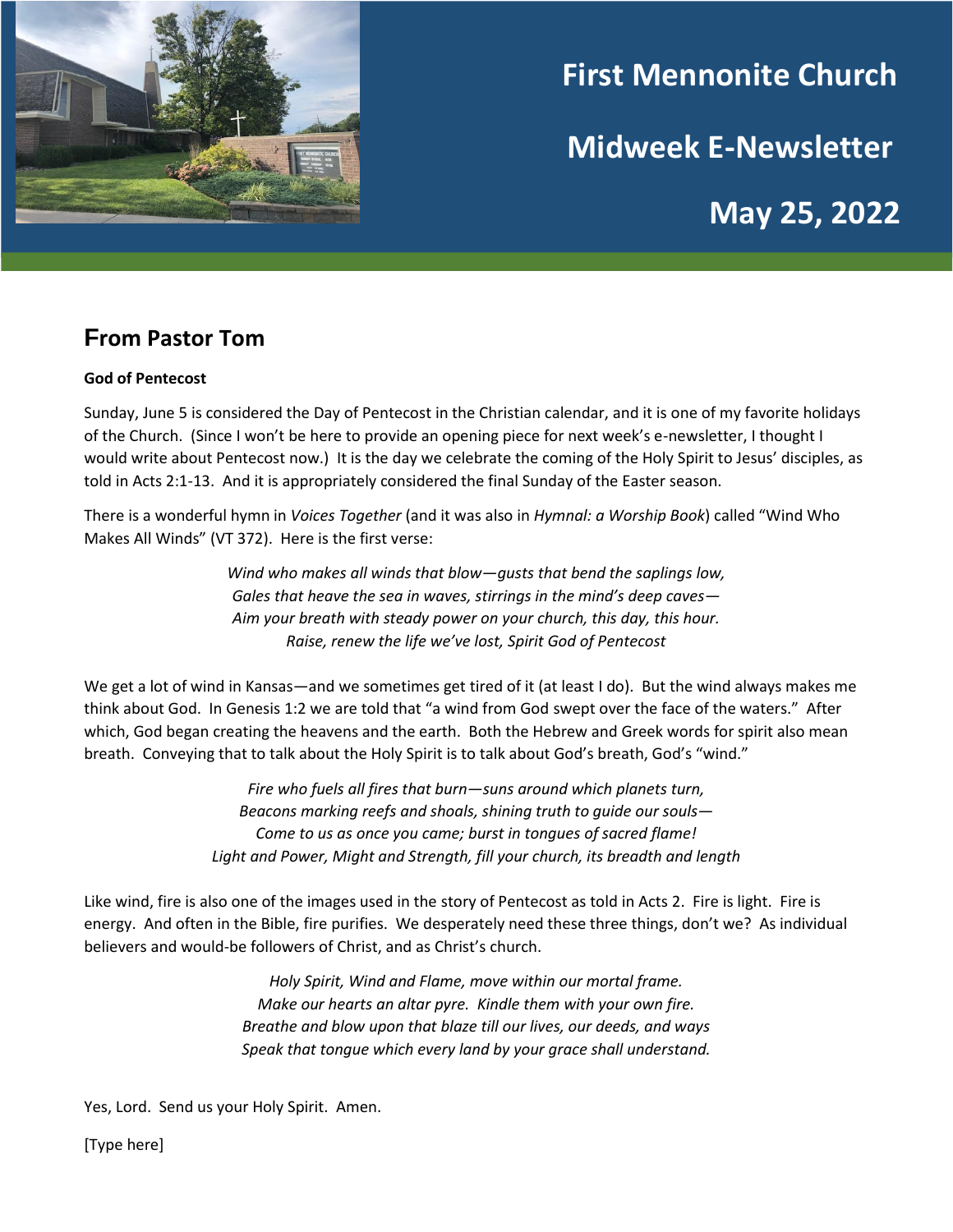### **Among Our Friends and In Our Prayers**

 **John 14:27 "Peace I leave with you; my peace I give to you. I do not give to you as the world gives. Do not let your hearts be troubled, and do not let them be afraid**." Thank Jesus for his amazing gift of peace.

#### **Upcoming Events**

- **Baking Party** today at 1:30pm! Join Jan Amstutz in the church kitchen to bake cookies for the Food 4 Kids program at Trinity.
- **This coming Memorial Sunday, June 29**, we will have opportunity to light a candle in memory of a family member or friend who has passed away. We will also think together about the significance of remembering as a way to continue to love those who are no longer physically present with us.
- **Next Sunday – June 5th:** our Worship Committee has planned a special Pentecost Sunday where all are invited to share their personal Holy Spirit led choices of a meaningful scripture or song during our worship time together. If you prefer having someone else read your thoughts from the front for you, there are those who are willing to do that.
- $\approx$  **Carry-in Meal** June 5<sup>th</sup> Farewell for Doug Miller and Holly Swartzendruber! We will fellowship after worship with your delicious home cooking! Please bring whatever food you like. Drinks will be provided here. This Sunday we will have a card for all to sign and share messages of encouragement with Doug and Holly. It will be in the church office next week if that is more convenient for signing.
- **Example 3 AT AT AT A CORPOT CAMP** Camp<sup>1</sup> We are excited to have 7 kids registered for our creativity camp on June 7, 9, 14, and 16. We could still use a bit of help just as support staff. Let Jan or Sue know if you are available.
- **June 25th** we are hosting two events and need **help with serving meals**! Please consider a dinner for the Hagan/Jantz family at 11:30 and the Ediger Memorial at 4:00 followed by supper at 5:00pm. A sign-up sheet is up on the entrance white board! Please join in this important ministry to families who are grieving.
- **Sun., June 26**—**7:00 pm—**Come hear the story of how Mennonite Central Committee worker, Peter Dyck, moved 1,200 Ukrainian Mennonite refugees located in Berlin to a waiting ship in West Germany bound for Paraguay in 1947 (75 years ago). **The Berlin Exodus (also known as the Great Escape)** is the theme of an evening presentation at Trinity Mennonite Church (211 Elm Street, Hillsboro) led by Calvin Buller.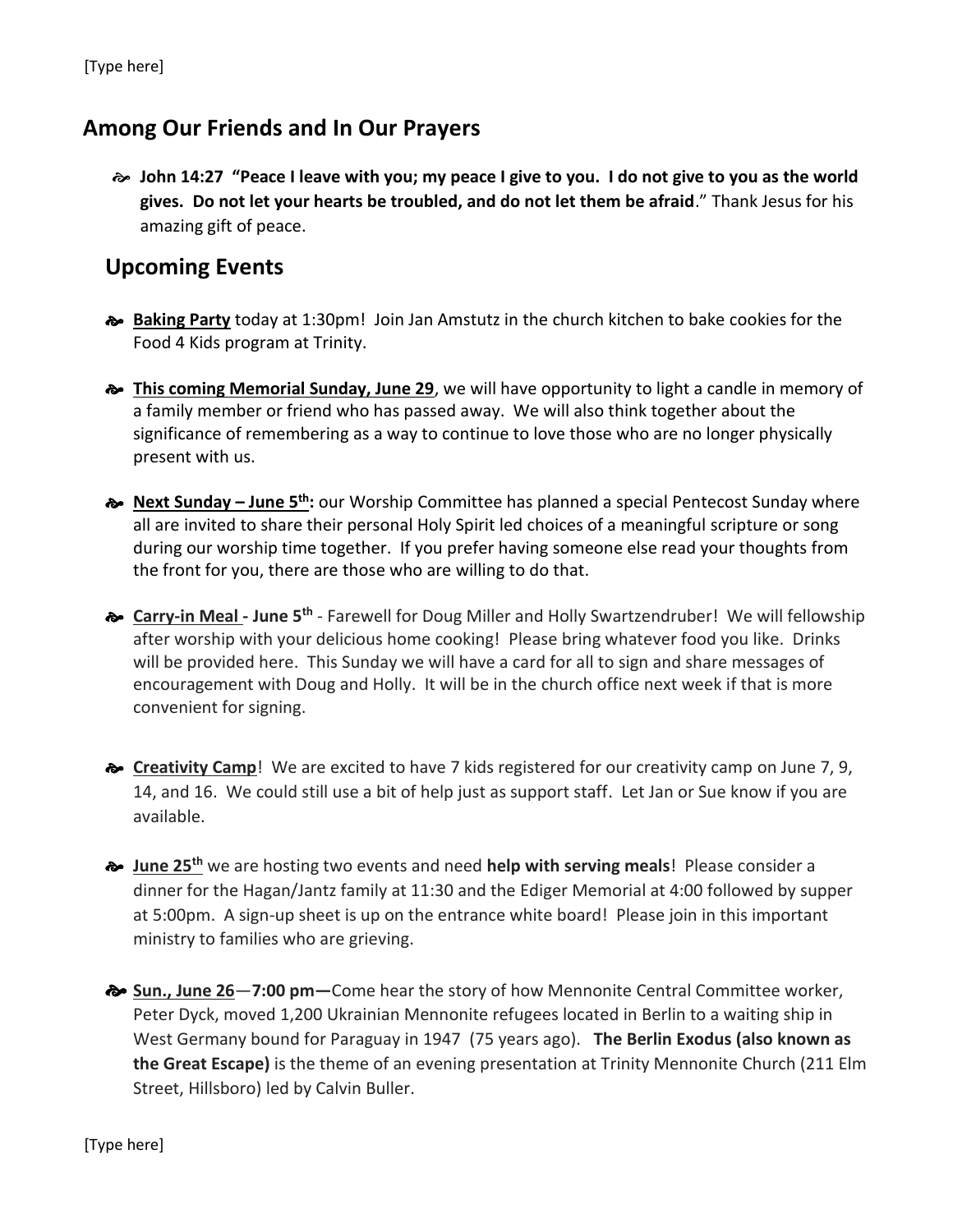- **2022 WDC Annual Assembly** "United in Purpose, Together in Love" is our WDC Annual Assembly theme for our July 29-31, 2022 gathering at Camp Copass, Denton, TX. There will be time to pray, serve, discern the ministry of the church, and play together.
- The joint **"Sunday School Picnic"** we share each summer with Trinity Mennonite Church will be **August 14** (not the first Sunday of June, as it has often been in the past). The musical group "Hopeful Blues (from Hope Mennonite Church in Wichita) will provide the program. The worship will start at 10:30 in Trinity Mennonite's building, and a carry in lunch together will follow outside if weather permits.
- **Oct. 7th in Salina,** Tony's Pizza Events Center, will host a concert with **Zach Williams** and special guest Ben Fuller. A Grammy award winner Zach Williams and his signature blend of southern rock, country and faith-filled songwriting are truly unlike anything else in Contemporary Christian music today. Call for tickets or information to Brenda, Box Office Manager 785-826- 7200.

#### **Other Announcements**

- **Western District Conference** sent a formal notice of a proposed action to be brought to delegates at the Assembly in July to release Turpin (Oklahoma) Mennonite Church from membership in WDC. Pray for God's blessing and guidance for both the Turpin Church and WDC as they seek a faithful way forward. The letter is posted on our "church life" bulletin board.
- **Mennonite Church USA (MC USA**), in partnership with Anabaptist Disabilities Network, has launched **"Learn, Pray, Join: Welcoming EveryBODY,"** an initiative that celebrates the many gifts that people with disabilities bring to our church communities. In June, MC USA will seek to engage people in this initiative by offering resources, prayers and ways to care for one another and to address issues of accessibility in the church. Read more here: [https://www.mennoniteusa.org/news/welcoming-everybody](https://mennoniteusa.us1.list-manage.com/track/click?u=97f16d9c230780d6354d01572&id=a31e02eda7&e=f1cba2a9e6)
- Bryan Miller from Beth-El Mennonite Church, Colorado Springs, Col., and RAWtools, Inc. are auctioning **Miller's sculpture, "Never Forgets Peace," to benefit Mennonite Church USA's Justice Fund**. The sculpture is made from gun parts and is being auctioned from June 1-30, 2022, during Gun Violence Prevention Month. Learn more at [rawtools.org/rawshop](https://mennoniteusa.us1.list-manage.com/track/click?u=97f16d9c230780d6354d01572&id=c8bf161cb3&e=f1cba2a9e6)
- Mennonite Church USA invited members from across the denomination to share their **hopes, thoughts and spiritual reflections ahead of the Special Session of the Delegate Assembly** (May 27-30). Read through their blogs here: [https://www.mennoniteusa.org/tag/delegate-assembly/](https://mennoniteusa.us1.list-manage.com/track/click?u=97f16d9c230780d6354d01572&id=ee01fd53b0&e=f1cba2a9e6)